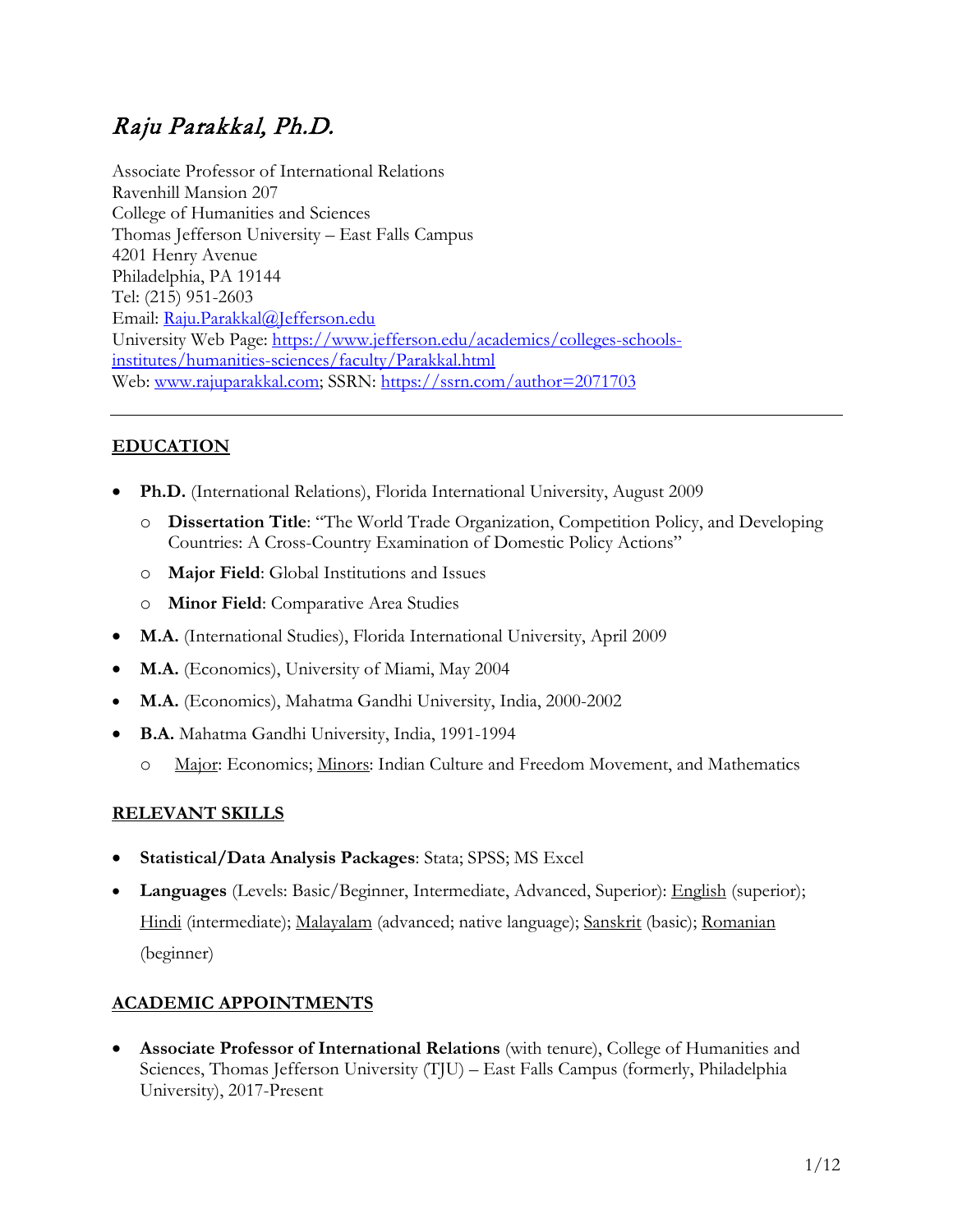- **Assistant Professor of International Relations**, College of Science, Health and the Liberal Arts, Philadelphia University, 2011-2017
- **Visiting Assistant Professor**, Department of Political Science, The College of Wooster (Ohio), 2009-2011
- **Instructor of Record**, Department of International Relations, Florida International University, Spring 2008-Summer 2009
- **Faculty Member**, Magnus School of Business, Kochi, India, Aug 2004-Jul 2005

#### **TEACHING EXPERIENCE (2008-PRESENT)**

- **Introductory Level**: Introduction to International Relations; Introduction to Comparative Politics; Global Politics; Global Economy; Global Portfolio Integrative Seminars
- **Intermediate Level**: International Political Economy; Theories of International Relations; Problems of the Global Community; Contemporary International Problems; Contemporary Global Issues; International Finance and Development\*
- **Upper Level/Capstone**: Research Methods and Design; Contemporary Perspectives; International Management\*
- **Graduate Level**: International Economics and Finance\*

*\* TJU School of Business course*

## **PUBLICATIONS (US AND INTERNATIONAL PEER-REVIEWED SCHOLARSHIP)**

- **Parakkal, Raju**, Joseph Johnson, and Sherry Bartz-Marvez (2022, forthcoming), "The Drivers of Successful Regional Expansion: Evidence from Multinational Corporations in Latin America During 1990-2005". *Transnational Corporations Review*. Permanent Link: <https://doi.org/10.1080/19186444.2022.2049566>
- **Parakkal, Raju** (2021), "Foreign Investments in Emerging Economies: Do Competition Laws Help or Hinder?" *NLS Business Law Review*. Advance Article URL: [https://nlsblr.com/foreign](https://nlsblr.com/foreign-investments-in-emerging-economies-do-competition-laws-help-or-hinder/)[investments-in-emerging-economies-do-competition-laws-help-or-hinder/](https://nlsblr.com/foreign-investments-in-emerging-economies-do-competition-laws-help-or-hinder/)
- **Parakkal, Raju** (2020), "Economic Reforms in Developing and Transition Countries: An Analysis of Post-1990 India and Romania." In Edu Tudor, Georgiana L. Schifor, Diane P. C. Vancea, and Rodica Milena Zaharia (Eds.), *Enterprise in the Global Economy: Challenges of the Current Global Environment*, pp. 193-198. Bologna, Italy: Filodiritto Editore. Link: <https://ssrn.com/abstract=3538887>
- **Parakkal, Raju** (2020), "Antitrust in the Digital Era: Rethinking Dominance and its Abuse." In Udai S. Mehta and Ujjwal Kumar (Eds.) *Competition and Regulation in India, 2019*, pp. 28-56. Jaipur, India: CUTS. Link:<https://ssrn.com/abstract=3538868>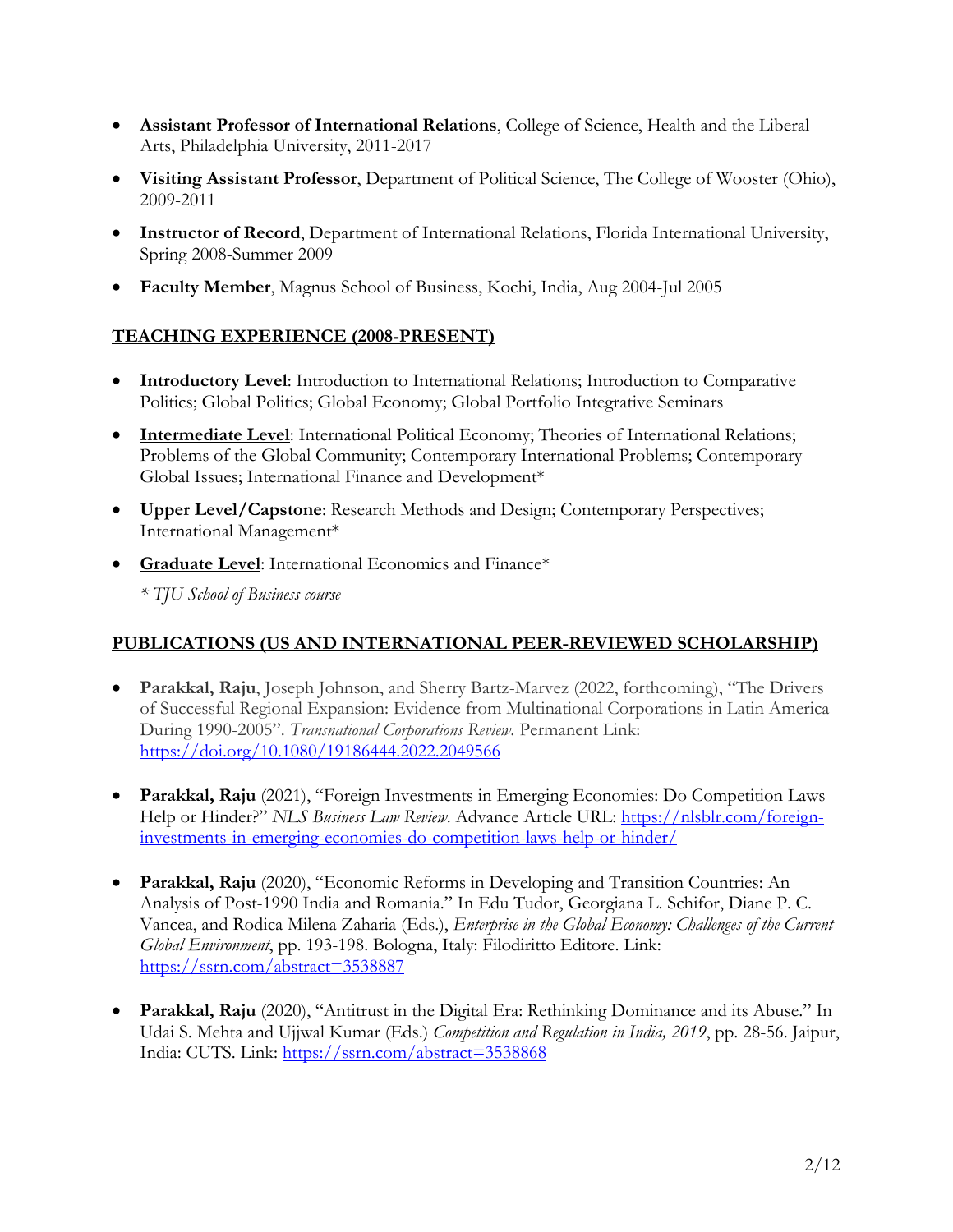- Johnson, Joseph, **Raju Parakkal**, Sherry Bartz, Gang Ren, and Mitsunori Ogihara (2019), "Survival of the Fastest: Using Sequential Pattern Analysis to Measure Efficiency of Complex Organizational Processes." *Proceedings of the 2019 IEEE International Conference on Data Mining*, Beijing, China, Nov 8-11, 2019. Link:<https://ieeexplore.ieee.org/document/8955600?denied=>
- **Parakkal, Raju** (2019), "Economic Returns from Social and Political Globalization: Does Signaling Help Developing and Transition Countries to Attract Foreign Direct Investment?" *ACTA VŠFS Economic Studies and Analyses*, Vol. 13, No. 1, pp. 8-28. Link: <https://www.vsfs.cz/periodika/acta-2019-1-01.pdf>
- Laine, Evan E. and **Raju Parakkal** (2017), "National Security, Personal Insecurity, and Political Conspiracies: The Persistence of Americans' Beliefs in 9/11 Conspiracy Theories." *The IUP Journal of International Relations*, Vol. XI, No. 3, pp. 16-41. Link: [https://www.questia.com/library/journal/1P4-1926952383/national-security-personal](https://www.questia.com/library/journal/1P4-1926952383/national-security-personal-insecurity-and-political)[insecurity-and-political](https://www.questia.com/library/journal/1P4-1926952383/national-security-personal-insecurity-and-political)
- **Parakkal, Raju** and Evan E. Laine (2016), Symposium Guest-Editors' Introduction. "Capitalism, Antitrust, and Democracy: Perfect Partners or Strange Bedfellows?" *The Antitrust Bulletin* Vol. 61, No. 2/June 2016, pp. 231-235. Link: <http://journals.sagepub.com/doi/abs/10.1177/0003603X16641234>
- **Parakkal, Raju** (2016), "Ordoliberalism in European Competition Policy: The Logic of Democratic Capitalism in Talbot's Essay." *The Antitrust Bulletin* Vol. 61, No. 2/June 2016, pp. 290-292. Link:<http://journals.sagepub.com/doi/abs/10.1177/0003603X16644119>
- **Parakkal, Raju** (2016), "Developing Countries, Political Clientilism, and Weymouth's 'Tug of War' Model of Antitrust Reform." *The Antitrust Bulletin* Vol. 61, No. 2/June 2016, pp. 317-319. Link:<http://journals.sagepub.com/doi/abs/10.1177/0003603X16644123?ssource=mfr&rss=1>
- **Parakkal, Raju** and Sherry Bartz-Marvez (2013), "Capitalism, Democratic Capitalism, and the Pursuit of Antitrust Laws." *The Antitrust Bulletin* Vol. 58, No. 4/Winter 2013, pp. 693-729. Link: <http://journals.sagepub.com/doi/abs/10.1177/0003603X1305800409>
- **Parakkal, Raju** (2012), Guest Editor (Special Issues), "Symposium: Trusting Antitrust: Tracing the Global Embrace of Antitrust Laws." *The Antitrust Bulletin* Part I: Vol. 57, No. 2/Summer 2012, pp. 195-366 and Part II: Vol. 57, No. 3/Fall 2012, pp. 409-589. Link: <http://journals.sagepub.com/doi/abs/10.1177/0003603X1205700201?journalCode=abxa>
- **Parakkal, Raju** (2011), "Political Characteristics and Competition Law Enactment: A Cross-Country Empirical Analysis." *The Antitrust Bulletin* Vol. 56, No. 3/Fall 2011, pp. 609-629. Link: <http://journals.sagepub.com/doi/abs/10.1177/0003603X1105600305>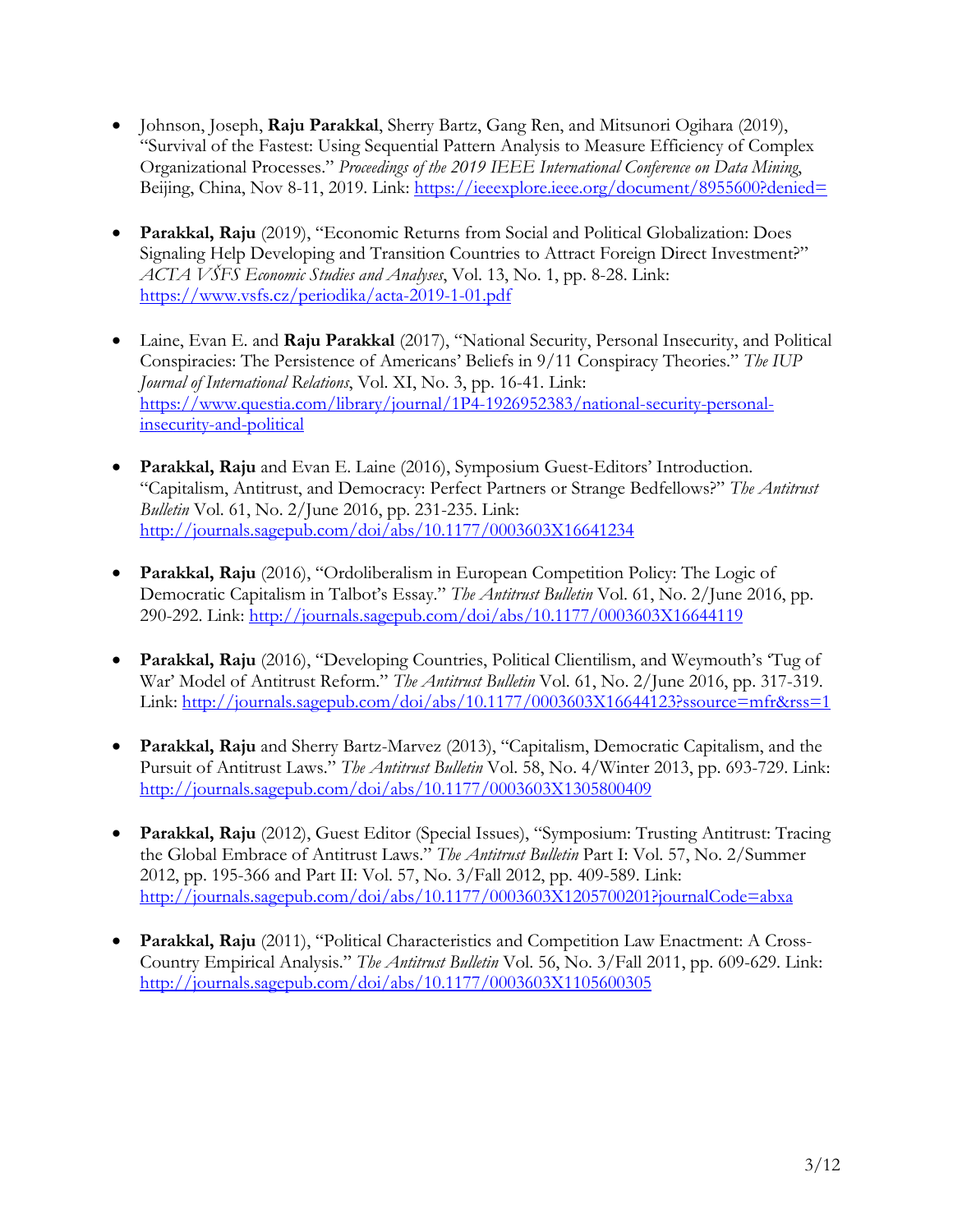## **MEDIA INTERVIEWS (US AND GLOBAL)**

- Video-interviewed in Philadelphia, USA, for the following *Washington Post* article (on Aug 12, 2021): Byler, David and Kate Woodsome (2021), "Opinion: False, Toxic Sept. 11 Conspiracy Theories Are Still Widespread Today." *The Washington Post*, Sept. 10, 2021. Article/video link: [https://www.washingtonpost.com/opinions/2021/09/10/false-toxic-sept-11-conspiracy](https://www.washingtonpost.com/opinions/2021/09/10/false-toxic-sept-11-conspiracy-theories-are-still-widespread-today/)[theories-are-still-widespread-today/](https://www.washingtonpost.com/opinions/2021/09/10/false-toxic-sept-11-conspiracy-theories-are-still-widespread-today/) (The video is also available for free on YouTube: [https://youtu.be/itBC228XSh4\)](https://youtu.be/itBC228XSh4)
- Studio-interviewed in Bucharest, Romania (on June 29, 2019): "Interview on Global Competition Policy and Law." Interviewed by Dr. Valentin Mircea, the former Vice-President of the Romanian Competition Council. Link: <http://www.stateofcompetition.eu/2019/06/29/interview-with-professor-raju-parakkal/> Video URL:<https://youtu.be/qOCdtTsfndU>

## **INVITED RESEARCH TALKS/INTERVIEWS (US AND GLOBAL)**

- "Economic Development and the Middle-Income Trap." *Virtual guest lecture delivered at Academia de Studii Economice (ASE) din Bucuresti (The Bucharest University of Economic Studies), Bucharest, Romania, on May 3, 2022*.
- "Antitrust and American Sports Leagues: Lessons for Antitrust Action Against Big Tech." *Research Fellow Presentation (virtual) at The Arlen Specter Center, Thomas Jefferson University, Philadelphia on Nov 18, 2021*.
- "Economic Development and the Middle-Income Trap." *Virtual guest lecture delivered at Academia de Studii Economice (ASE) din Bucuresti (The Bucharest University of Economic Studies), Bucharest, Romania, on May 5, 2021*.
- "Comparative Analysis of the COVID-19 Pandemic: People, Politics, and Policy." *Research presented at the Arlen Specter Center, Thomas Jefferson University, Philadelphia, PA, Oct 23, 2020.* Video link:<https://youtu.be/w4HdHaB0FUQ>
- "Antitrust in the Digital Era: Rethinking Dominance and its Abuse." *Research presented at the 6th CUTS-CIRC Biennial Conference on Competition, Regulation and Development in New Delhi, Dec 1-2, 2019*. Video Link (my talk starts from the 21:25 mark): <https://www.pscp.tv/w/1mrxmrnEpodKy>
- "GAFA (Google, Amazon, Facebook, and Apple), Digital Dominance, and our Democratic Futures: Should Antitrust Battle Big Tech?" *Research presentation delivered at the Knowledge Exchange Lecture Series, Arlen Specter Center for Public Service, Thomas Jefferson University – East Falls Campus, Oct 1, 2019.* Video URLs: Part 1: [https://youtu.be/vgj6dlzlcTk;](https://youtu.be/vgj6dlzlcTk) Part 2: [https://youtu.be/9rbDhOtEEO0;](https://youtu.be/9rbDhOtEEO0) Part 3: [https://youtu.be/g1Ib8RmblQs;](https://youtu.be/g1Ib8RmblQs)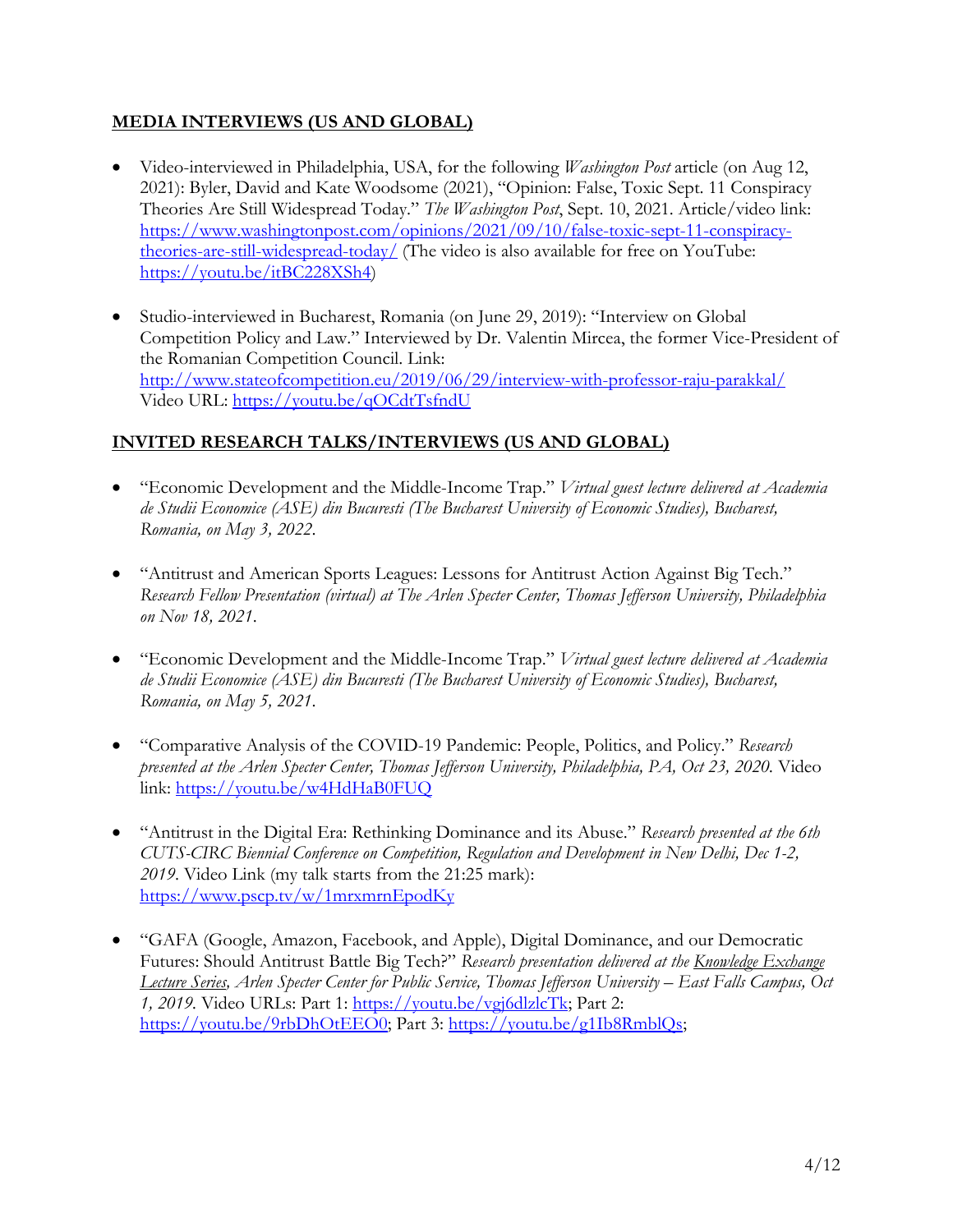- "The Globalization of Antitrust Laws: Developing Countries and 'Enthusiastic Acquiescence'." *Talk delivered at the Steven J. Green School of International and Public Affairs (SIPA) at Florida International University, Miami, FL, on February 8, 2018*.
- Plenary Speaker: "Building Organizational Capacities for Tackling Policy and Regulatory Uncertainty." *5th Biennial Competition, Regulation and Development Conference, CUTS International, Jaipur, India, November 11, 2017.* Video URL:<https://youtu.be/aCciCBMbI2A>
- "The Globalization of Antitrust Laws." *Talk delivered at School of Law, Christ University, Bengaluru, India on July 27, 2017.* (Christ University is one of India's highest ranked universities.)
- "Currency Hoarders: The Political Determinants of 'Excessive' International Reserves." *Talk delivered at Department of International Studies and History, Christ University, Bengaluru, India on July 27, 2017*.
- "Global Governance and Multilateralism in Competition Policy." *Talk delivered at CUTS International, Jaipur, India on July 10, 2017.* (CUTS, or Consumer Unity and Trust Society, is one of India's leading policy research and advocacy organizations.)
- "Fear, National Security, and 9-11 Conspiracy Theories: When Two Oceans Ain't Enough." *Co-Presented (with Evan Laine) at the Knowledge Exchange Lecture Series, Arlen Specter Center for Public Service, Philadelphia University, February 26, 2016.*
- "Currency Hoarders: The Political Determinants of Excessive International Reserves." *Paper presented at the Institute of Political Science at Pontificia Universidad Católica de Chile (Pontifical Catholic University of Chile) in Santiago, Chile, Aug 7, 2015.* (Pontificia Universidad Católica de Chile is the top-ranked university in South and Central America*.)*
- "The Impact of Economic Growth on the Quality of Life: The Case of India," *South Asia Speaker Series, South Asia Week, The College of Wooster, Wooster, OH, April 6, 2010.*

# **CURRENT RESEARCH**

- Textbook Project (Under contract with Kendall Hunt Publishing Co.): "The Contemporary Global Economy: A Multidisciplinary Approach" (Advanced Work-in-Progress)
- Completed Paper (Under review for conference presentation in Spring 2023): "Emerging Market Economies and the Accumulation of Currency Reserves: A Strategic-Institutional Explanation"
- Completed Paper (Under review for conference presentation in Fall 2022): "The Puzzling Decline in Early Settlements at the WTO Dispute Settlement Mechanism"
- Working Paper (Arlen Specter Center Research Fellowship paper): "Antitrust and American Sports Leagues: Lessons for Antitrust Legislative Action Against Big Tech"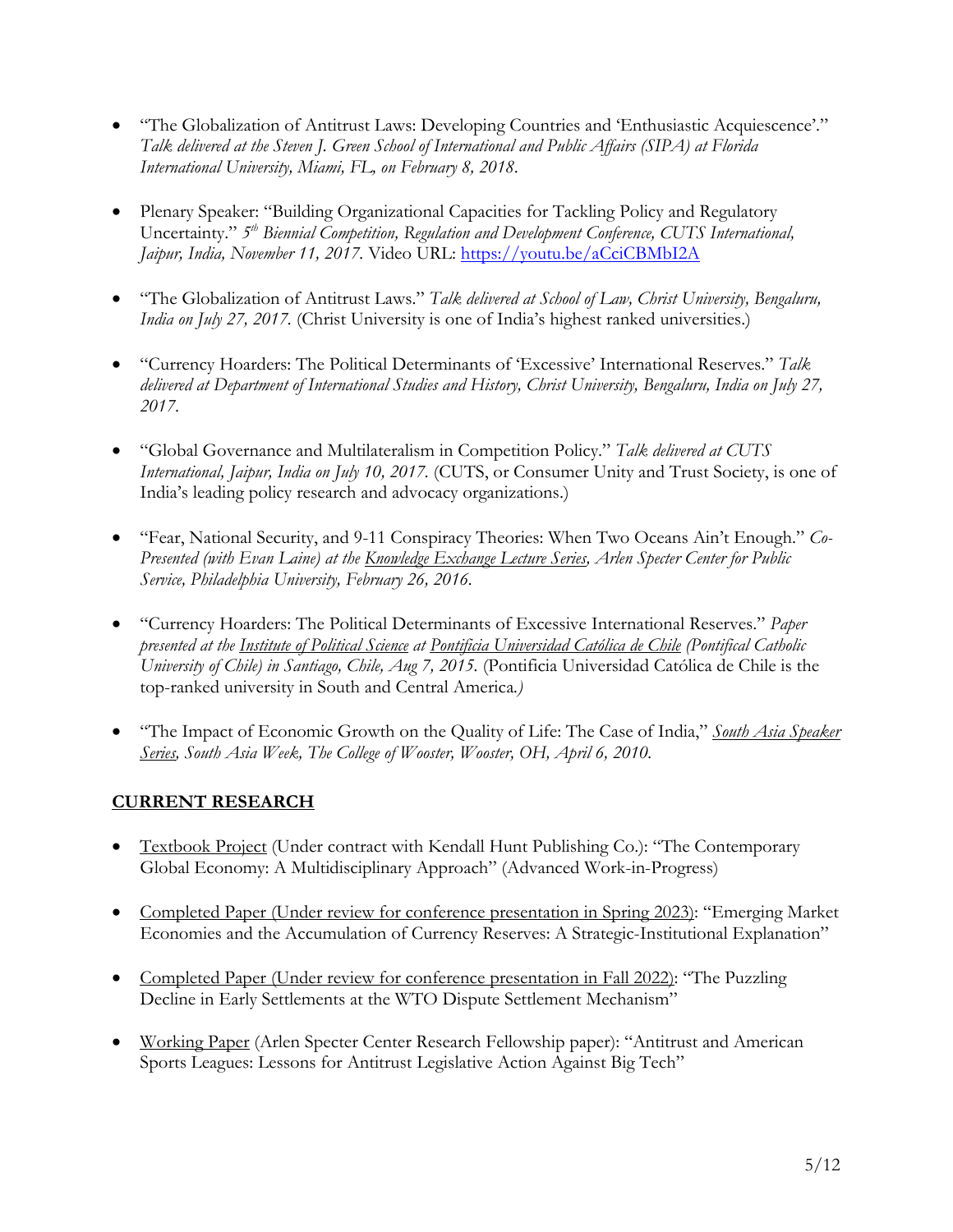- Book Project (Single Author): "The Globalization of Antitrust Laws" (Advanced Work-in-Progress)
- Working Paper: "Comparative Analysis of the COVID-19 Pandemic: People, Politics, and Policy"

# **RESEARCH GRANTS**

- Arlen Specter Center Research Fellowship, 2021-22 (\$5,000). Project (Research Paper): "Antitrust and American Sports Leagues: Lessons for Antitrust Legislative Action against Big Tech"
- Faculty Project Completion Grant (\$8,600), Thomas Jefferson University, 2021-22. Project (Textbook): "The Global Economy: An Applied Analysis of Contemporary Issues"
- Faculty Research & Creative Scholarship Grant (\$5,624), Thomas Jefferson University, 2019-20. Project: "Dispute Settlement at the World Trade Organization: Exit or Escalate?"
- Faculty Research Grant (\$5,000), Philadelphia University, 2017-18. Project: To conduct field research and surveys in India in summer 2017 for book project, "The Globalization of Antitrust Laws."
- Nexus Learning Grant, Philadelphia University, 2015. Project (Co-Principal Investigator): Implementing Best Practices for Technology-Assisted Peer Review in a Nexus Learning environment. *The Center for Teaching Innovation and Nexus Learning*, Philadelphia University.
- Faculty Research Grant (\$5,000), Philadelphia University, 2012-13. Project: To develop a database of global antitrust law enactments and enforcements.
- Center for International Business Education and Research Grant (\$4,000), University of Miami, 2011. Co-authored project (grant officially awarded to co-author, Joseph Johnson)

# **INTERNATIONAL RESEARCH COLLABORATIONS AND FELLOWSHIPS**

- Visiting Professor-in-Residence and Summer Research Fellow, Division of Social Sciences, Research Institute of the University of Bucharest (ICUB), University of Bucharest, Romania. Fellowship Project Title: "Romania and the Middle-Income Trap: Is a Technology-Led Growth Strategy the Solution?" Dates of <u>Attendance (as scheduled</u>): May 16, 2022–July 29, 2022. Fellowship Award: Reimbursement of international airfare, monthly stipend, and accommodation at university guest house. [The fellowship has been postponed to Summer 2023 due to the ongoing COVID-19 pandemic.]
- International Research Collaborator, CONICYT-Chile: FONDEYCT Iniciación No. 11121357 (Principal Investigator: Dr. Umut Aydin). Project Title: "Comparative Competition Policy." Inviting Institution: Institute of Political Science, Faculty of History, Geography, and Political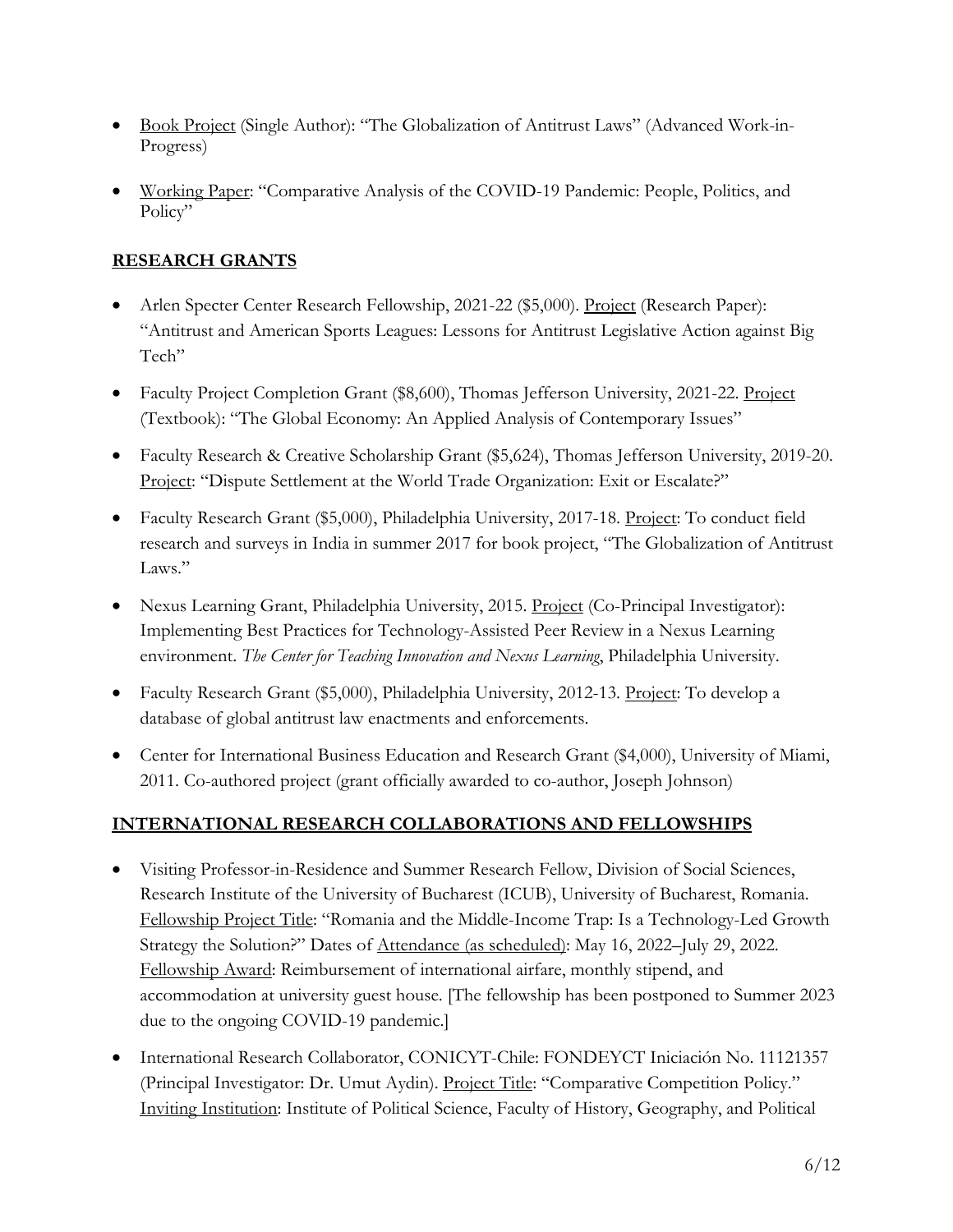Science, Pontifical Catholic University of Chile (Pontificia Universidad Católica de Chile), Santiago, Chile. Attendance: Aug 3-13, 2015. Award: Accommodation and reimbursement of international airfare and local expenses.

## **CONFERENCE PRESENTATIONS (US AND GLOBAL)**

- "Dispute Settlement at the World Trade Organization: Exit or Escalate?" *Paper presented at the 62nd Annual Convention of the International Studies Association (ISA), Las Vegas, April 7, 2021*. (Virtual Presentation). (Project funded by TJU Faculty Research & Creative Scholarship Grant 2019-20)
- "Dispute Settlement at the World Trade Organization: Exit or Escalate?" *Paper accepted for presentation at the 2020 International Studies Association (ISA) Annual Convention in Honolulu, HI, on March 26, 2020*. [The conference was cancelled due to the COVID-19 pandemic]
- "Multilateralism in Global Competition Policy: A Crisis Not Wasted." *Paper accepted for presentation at the 2020 International Studies Association (ISA) Annual Convention in Honolulu, HI, on March 25, 2020*. [The conference was cancelled due to the COVID-19 pandemic]
- "Economic Reforms in Developing and Transition Countries: An Analysis of Post-1990 India and Romania." *The 4th International E-Conference on Enterprises in the Global Economy*, *Ovidius University of Constanța, Romania, Oct 14, 2019.*
- "The Political Economy of International Currency Reserves." *Paper presented at the 17th Economy & Business International Conference in Elenite, Bulgaria, August 21, 2018*.
- "Global Governance sans Formal Governance: Lessons from the Globalization of Competition Laws." *Paper presented at the 11th Pan-European Conference on International Relations of the European International Studies Association (EISA) in Barcelona, Spain, September 15, 2017*.
- "Globalizing Professional Education: Experiential Lessons from a Global Portfolio Program." *Poster presented at the Association of American Colleges & Universities' (AAC&U) Conference on Global Learning and the College Curriculum: Nurturing Student Efficacy in a Global World, Denver, CO, Oct 7, 2016*.
- "Peace Economics and Interstate Relations: Evidence from Competition Laws." *Paper presented at the International Studies Association (ISA) Annual Convention, Atlanta, GA, March 16-19, 2016*.
- "Norm Diffusion in Global Antitrust." *Paper co-presented (with Pablo Toral) at the International Studies Association (ISA) Annual Convention, Toronto, Canada, March 26-29, 2014*.
- "Dispute Settlement at the World Trade Organization: Is There a Democratic Peace?" *Paper presented at the International Studies Association (ISA) Annual Convention, Toronto, Canada, March 26-29, 2014*.
- "The Stockpiling of Foreign Exchange Reserves: The Politics Behind the Puzzle." *Paper presented at the International Studies Association (ISA) Annual Convention, San Francisco, CA, April 3-6, 2013*.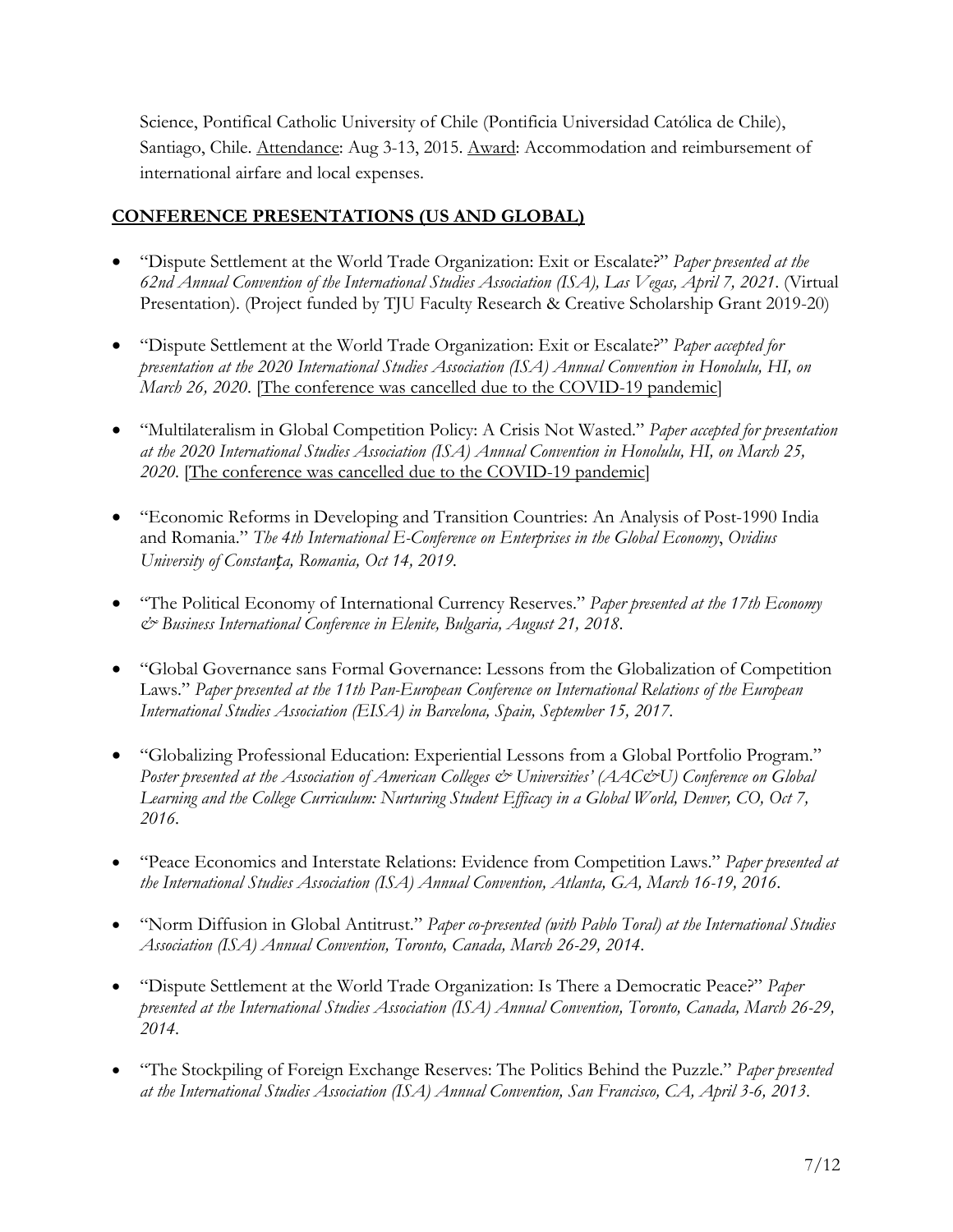- "Economic Returns from Political Globalization: Does Signaling Help Developing Countries to Attract Foreign Direct Investment?" *Paper presented at the International Studies Association (ISA) Annual Convention, San Diego, CA, April 1-4, 2012*.
- "Democratization and the Adoption of Competition Laws: Evidence from Developing Countries." *Paper presented at the International Studies Association (ISA) – Midwest Annual Convention, St. Louis, Missouri, November 11-13, 2011*.
- "Economic Returns from Political Globalization: Does Signaling Help Developing Countries to Attract Foreign Direct Investment?" *Paper presented at the International Studies Association (ISA) – South Annual Convention, St. Pete Beach, FL, October, 22-23, 2010*.
- "Issue Adoption in International Organizations: Evidence from the WTO and Competition Policy." *Paper presented at the International Studies Association-Midwest Conference, St. Louis, Missouri, November 6-8, 2009.*
- "The WTO, Competition Policy, and Developing Countries: A Multidisciplinary Approach to Understanding International Economic Institutions and Cooperation." *Paper presented at the 49th Annual Convention of the International Studies Association, San Francisco, CA, March 26-29, 2008.*
- "Second Image Reversed: What Can We Learn from Developing Country Responses to the WTO Competition Policy?" *Paper presented at the International Studies Association-South Conference in Savannah, GA, October 25-27, 2007.* (The paper was awarded the Grand Prize in the Graduate Student Paper Competition at the conference)
- "The Conquest of Latin America: A Historical Analysis of MNC Market Success," (with Joseph Johnson), Paper presented at the 48<sup>th</sup> *Annual Convention of the International Studies Association, Chicago, IL, February 28-March 04, 2007.*
- "Competition Policy in Emerging Markets: Lessons from India's Experience." *Paper presented at the International Studies Association-South Conference, Birmingham, AL, October 20-21, 2006.*

# **ACADEMIC AWARDS**

- President's Award for Excellence, Philadelphia University, PA, April 20, 2017. (This faculty award is given annually by Philadelphia University to one faculty member in recognition of their extraordinary scholarship, teaching, and other academic accomplishments.)
- Nexus Learning Award, Philadelphia University, PA, 2014. Project (Group Member): Academic and Community Engagement Sessions (ACES). *The Center for Teaching Innovation and Nexus Learning*, Philadelphia University. (Nexus Learning Awards at Philadelphia University are granted for implementing active, collaborative, and real world learning experiences infused with the liberal arts.)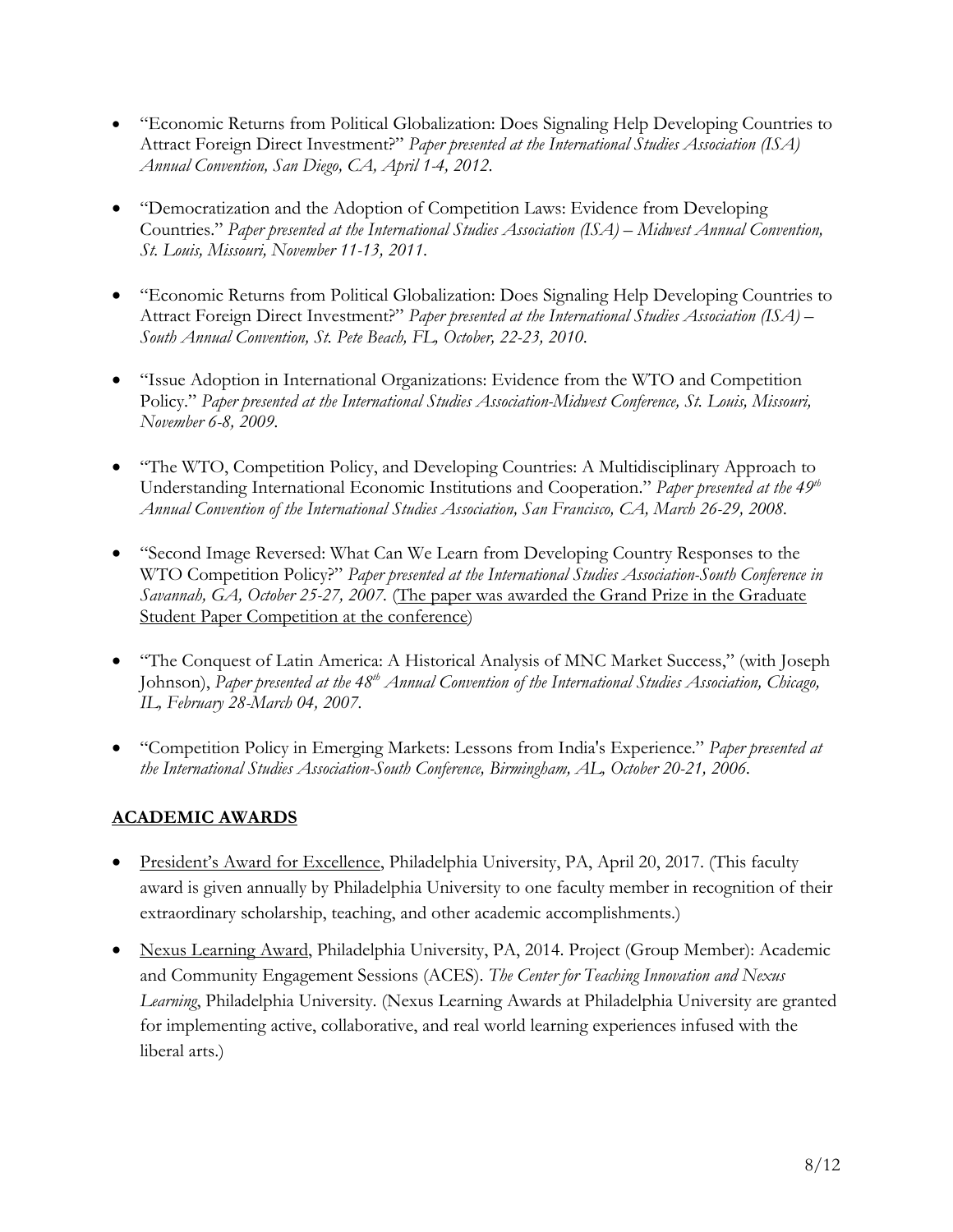- Grand Prize, International Studies Association (ISA) South Conference, Savannah, GA, October 25-27, 2007. (This award is given annually to the best graduate student paper presented at this conference; the ISA is the professional association for scholars, practitioners and graduate students in the field of international relations/studies.)
- Second Prize, Graduate Students Association Scholarly Forum, Florida International University (FIU), Miami, Florida, April 9, 2008. (This award recognized the best paper presentations by graduate students of FIU at this scholarly forum.)

## **OTHER SCHOLARLY/CONFERENCE ACTIVITIES**

- Chair of Panel: "Political Influences on Foreign Direct Investment." *The 62nd Annual Convention of the International Studies Association (ISA), Las Vegas, April 6, 2021*. (Virtual)
- "The Arlen Specter Center: Engaging the Community through Non-Partisan Education and Discussion." *Talk delivered (with Evan Laine) at the Association of Centers for the Study of Congress (ACSC) Annual Meeting on Representative Government and Political Polarization in Washington D.C., May 10, 2019*.
- Discussant on Panel, "Politics and Society in Economic Governance." *11th Pan-European Conference on International Relations of the European International Studies Association (EISA) in Barcelona, Spain, September 15, 2017*.
- Manuscript Reviewer: *Canadian Journal of Political Science; CUTS Publications; International Political Science Review; IUP Journal of International Relations; Review of International Political Economy; The Antitrust Bulletin; Transnational Corporations Review;*
- Co-Discussant, Panel: "The Politics of the WTO," *International Studies Association (ISA) Annual Convention, Toronto, Canada, March 26-29, 2014*.
- Chair, Panel: "Currency Politics," *International Studies Association (ISA) Annual Convention, San Francisco, CA, April 3-6, 2013*.
- Discussant, Panels: "Domestic Institutions and Financial Crises" and "India's Political Economy," *International Studies Association (ISA) Annual Convention, San Francisco, CA, April 3-6, 2013*.
- Chair and Discussant, Panel: "Democratization," *Annual Conference of the International Studies Association – Midwest, St. Louis, MO, November 10-13, 2011.*
- Reviewer, Fifth Edition, *Introduction to International Political Economy* by David Balaam and Bradford Dillman (2010). New York: Pearson Longman.
- Discussant, Panel: "Regional Cooperation in a Globalizing World," *International Studies Association-South Annual Conference, Savannah, GA, October 25-27, 2007*.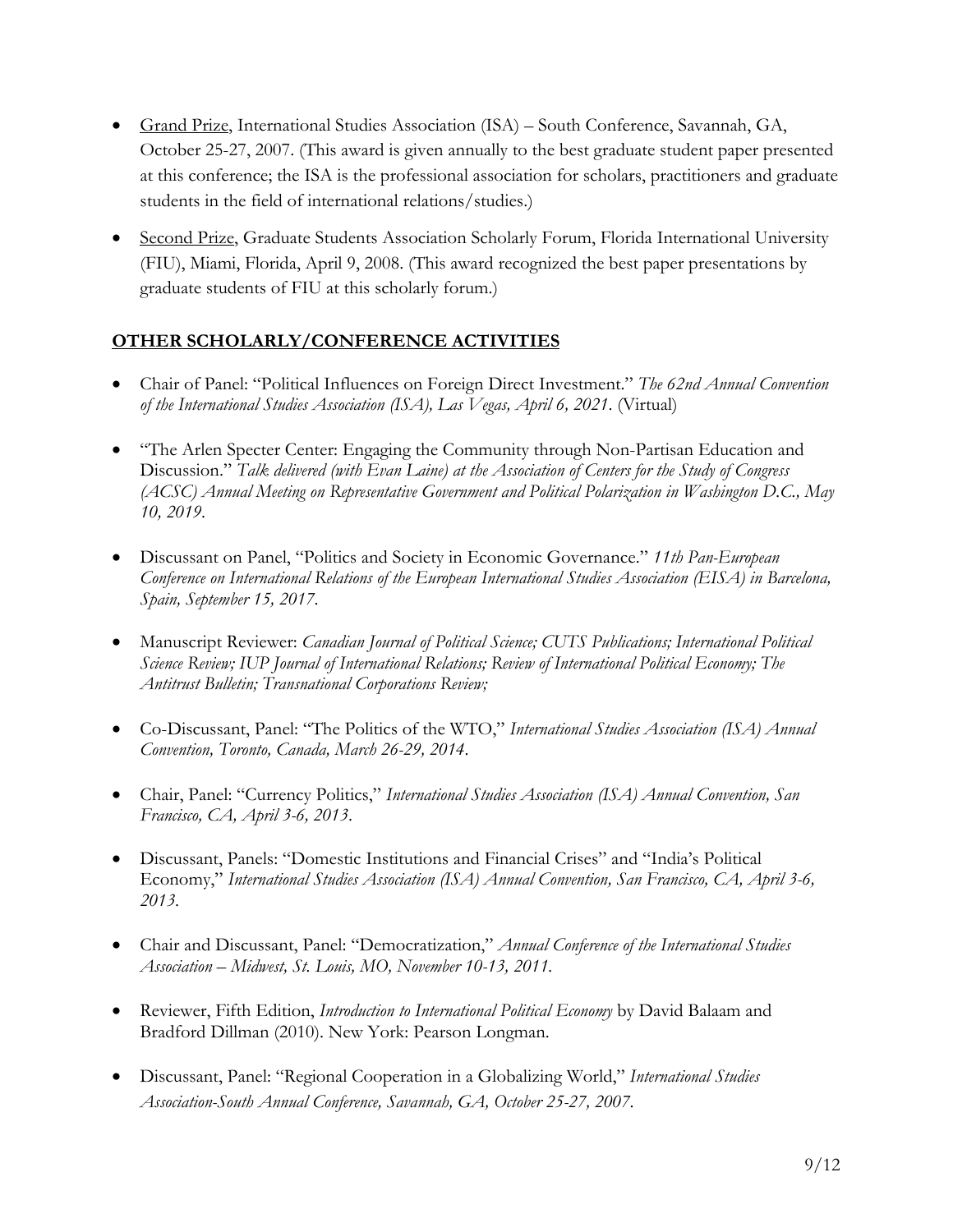## **OTHER PUBLICATIONS**

- "The Future of the WTO." *ICFAI Reader*, February 2009.
- Book Review: Nathan M. Jensen, *Nation-States and the Multinational Corporation: A Political Economy of Foreign Direct Investment* (Princeton and Oxford: Princeton University Press, 2006), in *Millennium: Journal of International Studies*, Vol. 36 (2), 2008.

## **ADMINISTRATIVE APPOINTMENTS (PHILADELPHIA UNIVERSITY/TJU)**

- Faculty Research Coordinator, Arlen Specter Center for Public Service, 2014-2020
- Coordinator, Global Perspectives Distinction, 2016-2021
- Coordinator, Debating/Contemporary Global Issues, 2017-Present
- Director/Coordinator, Global Portfolio, 2013-2015; 2016-18
- Coordinator, Junior Seminars, Aug 2013-2016
- Coordinator, Social Science and Humanities Courses, 2012-2013

## **ACADEMIC SERVICE**

- **At Philadelphia University/Thomas Jefferson University (TJU), 2011-Present**
	- o Chair, Search Committee, Assistant Professor of African Studies, 2021-22
	- o Chair, Committee on Governance, College of Humanities and Sciences, 2019-2023
	- o Assessment Advocate, College of Humanities and Sciences, 2014-2015 and 2016-2022
	- o Member, Provost's Senior Faculty Advisory Council, TJU–East Falls, 2018-Present
	- o College Faculty Representative, Study Abroad Advisory Committee, 2016-Present
	- o Advising Advocate, College of Humanities and Sciences, Spring 2020
	- o Chair, Search Committee, Visiting Assistant Professor of Ethics and Philosophy, Fall 2019
	- o Member, Search Committee, Assistant Director for Writing Services, 2019-20
	- o Member, Search Committee, Tenure-Track Writing Faculty Member, 2017-18
	- o Ex Officio Member, University Teaching and Learning Assessment Committee, 2016-19
	- o Ex Officio Member, College Assessment Committee, 2016-19
	- o Co-Organizer, Roxboro House Roundtable, October 22, 2015 ("The Rise of ISIS")
	- o Member, Search Committee, College Academic Dean Search Committee, June 2015
	- o College Representative, Hallmarks Program Assessment, May 2015/2017
	- o Organizer, Roxboro House Roundtable, September 4, 2014 (The inaugural roundtable: "The West's Sanctions on Russia: Will it Lead to Cold War 2.0?")
	- o Elected Member, University Teaching and Learning Assessment Committee, 2014-16
	- o External Member, Kanbar College Capstone Working Group, Summer 2014
	- o First-Year Academic Advisor, 2013-Present
	- o Member, Campus Supports for International Enrollment, 2013-14
	- o Member, International Working Group—Campus Life, Spring 2013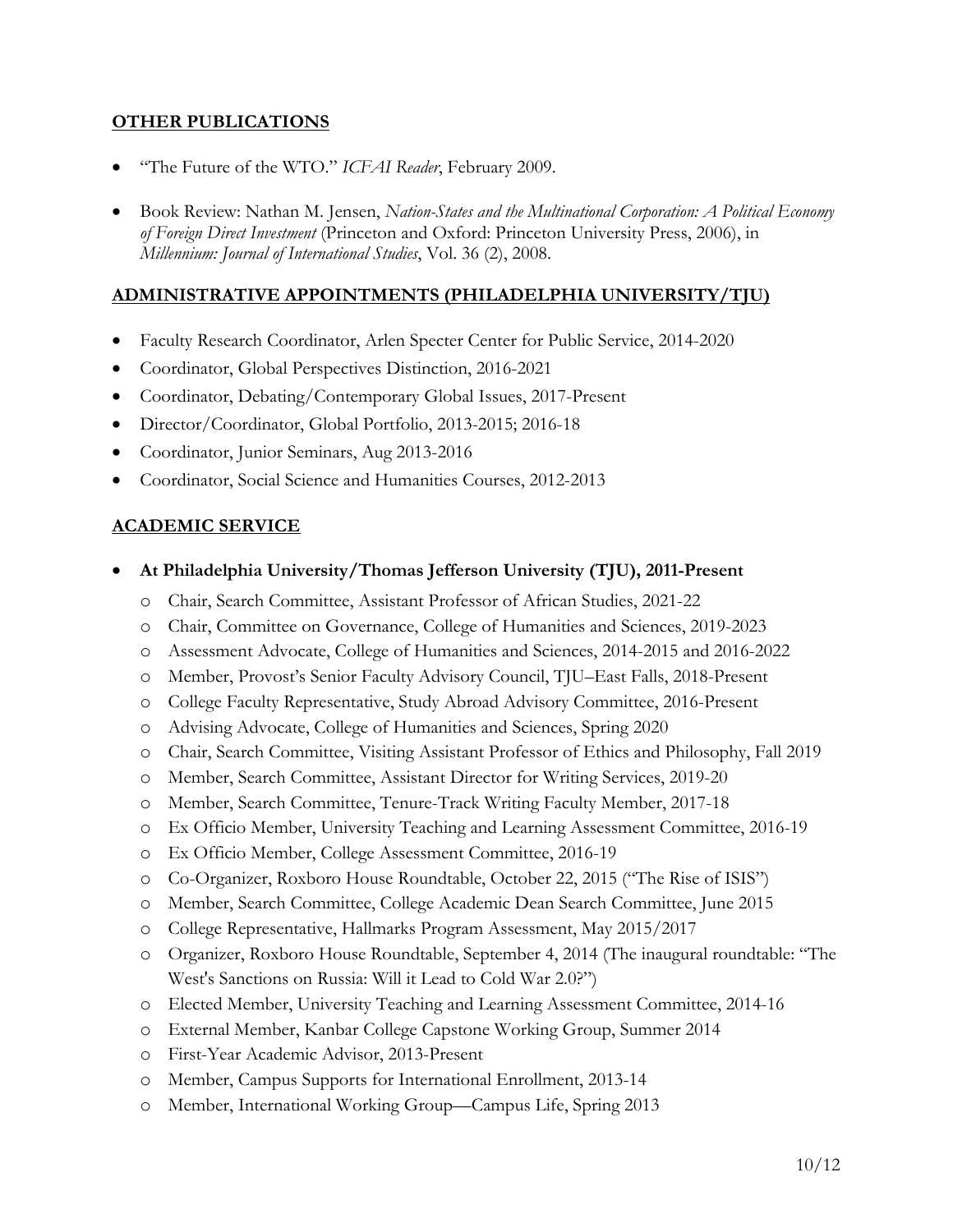- o Elected Member, College Assessment Committee, 2012-15
- o Member and Moderator, Academic and Community Engagement Sessions (ACES), 2012-14
- o Member, Search Committee, Tenure-Track Writing Faculty Member, 2011-12

#### • **At The College of Wooster, 2009-2011**

- o Member, International Relations Program Curriculum Review Committee, 2009-2010
- o Member, Political Science Department Curriculum Review Committee, 2009-2010
- o Thesis Advisor, Capstone Student Projects, International Relations and Political Science
- o Academic Advisor, International Relations and Political Science

## **EDUCATIONAL SCHOLARSHIPS AND FELLOWSHIPS**

- Graduate Assistantship, Department of International Relations, Florida International University, 2008-2009
- Presidential Fellowship (Doctoral Program), Florida International University, 2005–2008
- Summer Research Assistantship, University of Miami, Marketing Department, June 2003
- Summer Research Assistantship, University of Miami, Department of Economics, May 2003
- Graduate Assistantship, Department of Economics, University of Miami, 2002–2004
- ICFAI General Merit Scholarship, India, 1998

## **EDUCATIONAL GRANTS AND HONORS**

- Invited to Delta Epsilon Iota Honor Society, October 2008
- Conference Travel Grant, International Studies Association, March 2008
- Invited to Golden Key International Honour Society, December 2007
- Conference Travel Support, College of Arts and Sciences, FIU, November 2007
- Conference Travel Grant, International Studies Association-South, October 2007
- Conference Travel Grant, Graduate Students Association, FIU, March 2007
- Conference Travel Grant, International Studies Association, March 2007
- Inducted into the Phi Kappa Phi Honor Society, February 2007
- Conference Travel Support, College of Arts and Sciences, FIU, November 2006
- Conference Travel Grant, International Studies Association-South, October 2006

## **PROFESSIONAL EMPLOYMENT**

- Senior Consultant and Partner, Inforex Consulting, Bengaluru, India, Mar 2000-Jan 2002
- Analyst, Mecklai Financial and Commercial Services Ltd., Kochi, India, May 1999-Feb 2000
- Assistant, T. T. Forex, Kochi, India, Dec 1997-Mar 1999

## **PROFESSIONAL CERTIFICATIONS/MEMBERSHIPS**

- International Studies Association (ISA)
- American Political Science Association (APSA)